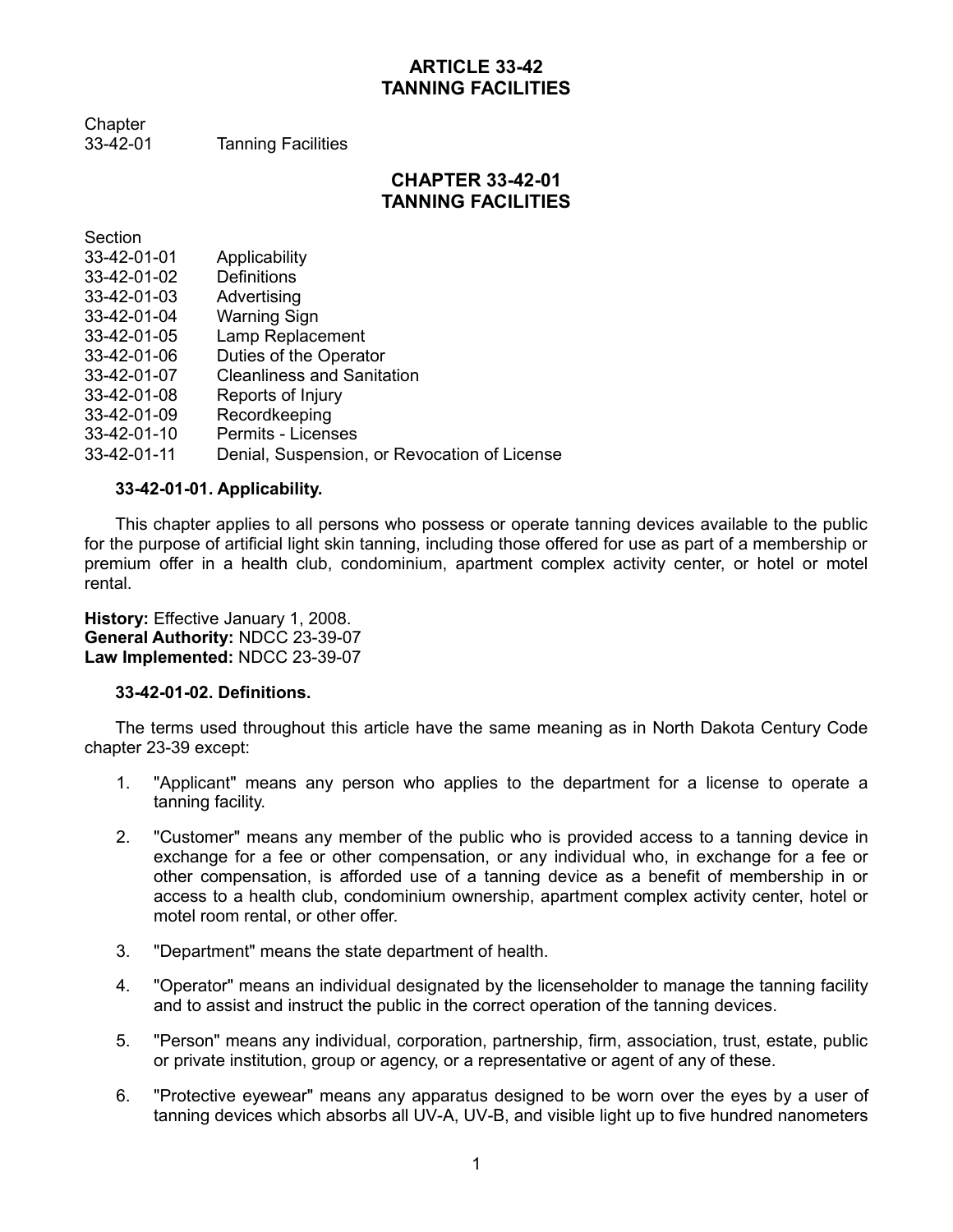but permits sufficient light to pass through to allow a user to safely negotiate obstacles, and that complies with the standards set forth in 21 CFR 1040.20.

- 7. "Radiation" means ultraviolet radiation.
- 8. "Ultraviolet radiation" means electromagnetic radiation with a wavelength in air of two hundred to four hundred nanometers.
- 9. "UV-A" means ultraviolet radiation having a wavelength in air of three hundred twenty to four hundred nanometers.
- 10. "UV-B" means ultraviolet radiation having a wavelength in air of two hundred ninety to three hundred twenty nanometers.

**History:** Effective January 1, 2008. **General Authority:** NDCC 23-39-07 **Law Implemented:** NDCC 23-39-07

## **33-42-01-03. Advertising.**

- 1. No tanning facility may state in any advertising, written or verbal, that tanning is free of hazards from ultraviolet radiation or has any health benefits other than those recognized by a credible scientific or medical source.
- 2. No person may state or imply that any activity under a license has been approved by the department.

**History:** Effective January 1, 2008. **General Authority:** NDCC 23-39-07 **Law Implemented:** NDCC 23-39-07

## **33-42-01-04. Warning sign.**

- 1. **Location and content.** Tanning facilities shall prominently display a warning sign in each area where a tanning device is used. A sign shall be located within one meter of each device. The sign shall be readily legible, clearly visible, and not obstructed by any barrier, equipment, or other item present so that the customer can easily view the warning sign before turning on the tanning device.
- 2. **Lettering.** The lettering on each warning sign shall be at least five millimeters high for the word "WARNING", All capital letters shall be at least five millimeters high and all lowercase letters shall be at least three millimeters high. The warning sign must contain the following warnings:

## WARNING

## DANGER - ULTRAVIOLET RADIATION

Follow Instructions.

Avoid too frequent or too lengthy exposure. Like exposure to the sun, use of a tanning device can cause eye and skin injury and allergic reactions. Repeated exposure can cause chronic sun damage, which is characterized by wrinkling, dryness, fragility and bruising of the skin, and skin cancer.

WEAR FOOD AND DRUG ADMINISTRATION-APPROVED PROTECTIVE EYEWEAR. FAILURE TO WEAR PROTECTIVE EYEWEAR MAY RESULT IN SEVERE BURNS OR LONG-TERM INJURY TO THE EYES.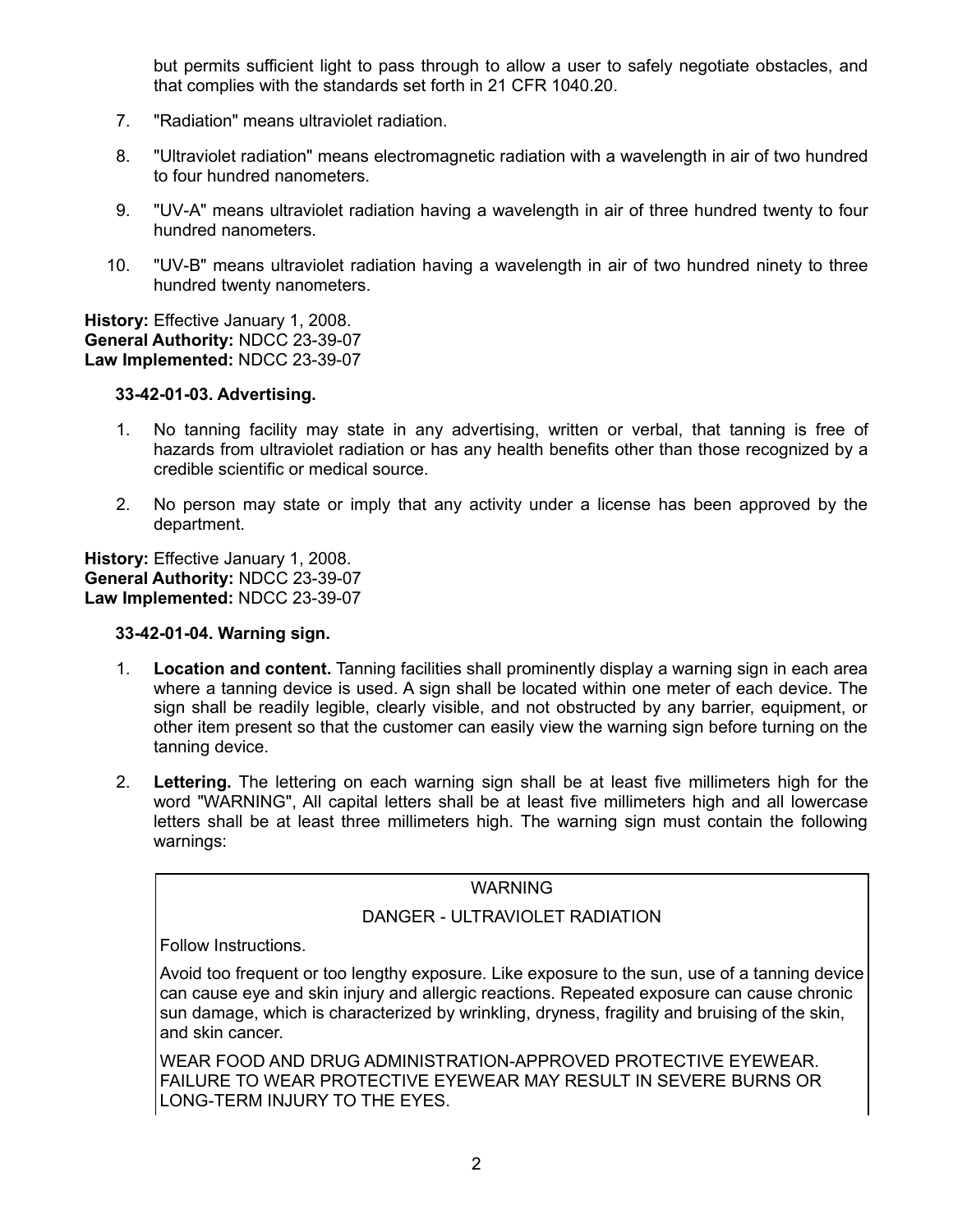Ultraviolet radiation from tanning devices will aggravate the effects of the sun, so do not sunbathe during the twenty-four hours immediately preceding or immediately following the use of a tanning device.

Medications and cosmetics may increase your sensitivity to ultraviolet radiation. Consult a physician before using a tanning device if you are using medications, have a history of skin problems, or believe that you are especially sensitive to sunlight. Women who are pregnant or using birth control pills and who use a tanning device may develop discolored skin.

If your skin does not tan when exposed to sun, it is unlikely that your skin will tan when exposed to this tanning device.

**History:** Effective January 1, 2008. **General Authority:** NDCC 23-39-07 **Law Implemented:** NDCC 23-39-07

#### **33-42-01-05. Lamp replacement.**

- 1. The tanning facility shall maintain a record of the dates on which the tubes, bulbs, or lamps were replaced.
- 2. The tubes, bulbs, or lamps shall be replaced at the frequency recommended by the manufacturer or when the tubes, bulbs, or lamps become damaged or defective. A replacement lamp for a tanning unit shall be compatible with the original lamp as specified by the manufacturer of the unit or shall be substantially equivalent to the manufacturer's original lamp type. In this subsection, "substantially equivalent" means within ten percent of the UV-B emission of the original lamp and meeting the performance requirements of the United States food and drug administration in 21 CFR 1040.20(c)(1).
- 3. The facility shall maintain the device manufacturer's literature indicating the rating, output, or intensity of the tube, lamp, or bulb required for replacement.
- 4. No tube, bulb, or lamp designated for medical use only may be used.

**History:** Effective January 1, 2008. **General Authority:** NDCC 23-39-07 **Law Implemented:** NDCC 23-39-07

#### **33-42-01-06. Duties of the operator.**

- 1. Use only tanning equipment manufactured and certified to comply with 21 CFR part 1040, section 1040.20, "sunlamp products and ultraviolet lamps intended for use in sunlamp products", in tanning facilities. Compliance shall be based on the standard in effect at the time of manufacture as shown on the device identification label required by 21 CFR part 1010 section 1010.3.
- 2. Use only tanning equipment that has a timer which complies with the requirements of 21 CFR part 1040, section 1040.20(c)(2). The timer shall be incorporated in the tanning device. The maximum timer interval shall not exceed the manufacturer's maximum recommended exposure time.
- 3. Ensure that protective acrylic sheets are in place when a tanning device is in use, except that the protect acrylic may be sleeves over the lamps in the upper portion of a device or over lamps in booth devices.

**History:** Effective January 1, 2008. **General Authority:** NDCC 23-39-07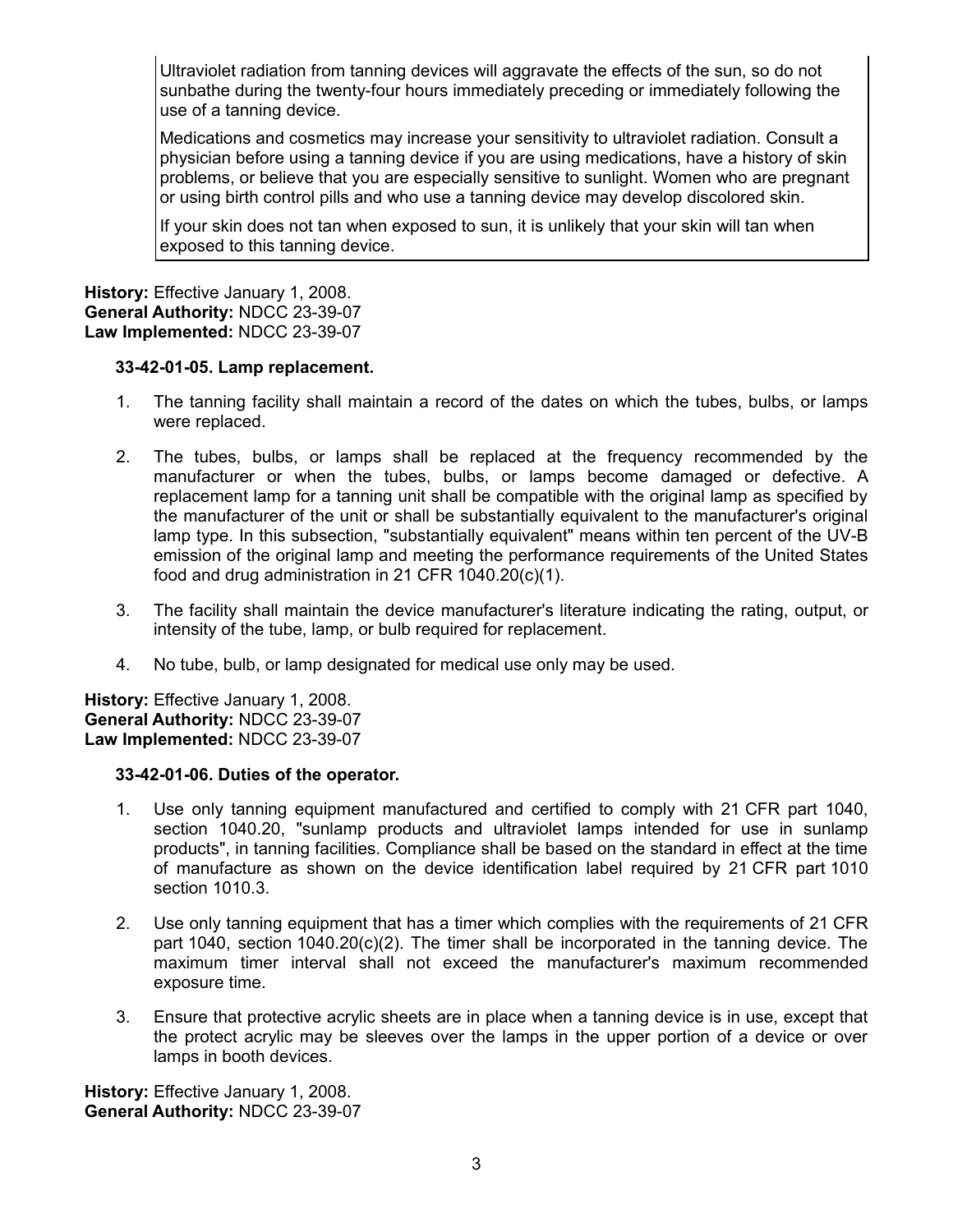## **33-42-01-07. Cleanliness and sanitation.**

- 1. Walls, floors, and fixtures shall be kept clean at all times in the entire facility.
- 2. No article or equipment shall be used or offered for use by a patron unless that article has first been cleaned with an environmental protection agency-approved sanitizer. A test kit or other device that accurately measures the concentration of the sanitizing solution in parts per million shall be used to measure the strength of the sanitizing solution when the concentrate and water dilution is initially prepared and at least daily thereafter to ensure sufficient strength of the sanitizing solution.
- 3. Paper towels or a clean cloth towel shall be provided. If reusable cloth towels are provided, they shall be mechanically washed with detergent and mechanically dried after each use. The cloth towels must be stored in a dry, clean environment until used.

**History:** Effective January 1, 2008. **General Authority:** NDCC 23-39-07 **Law Implemented:** NDCC 23-39-07

## **33-42-01-08. Reports of injury.**

If a customer of a tanning facility reports a sunburn injury to that facility resulting from the use of its tanning device, the owner shall provide the customer with written information on how to report the alleged injury to the department on a form prescribed by the department. The report shall be sent to the department as soon as possible and shall include:

- 1. The name of the affected individual and date of the actual or alleged injury.
- 2. The name and location of the tanning facility.
- 3. The nature of the alleged injury and duration of the tanning exposure.
- 4. Information on the device involved, such as manufacturer and model number and any other information considered relevant to the situation.
- 5. The name and address of the health care provider and treatment, if any.

**History:** Effective January 1, 2008. **General Authority:** NDCC 23-39-07 **Law Implemented:** NDCC 23-39-07

#### **33-42-01-09. Recordkeeping.**

- 1. The operator of a tanning facility shall maintain the following records:
	- a. Each customer's total number of tanning visits and dates and duration of tanning exposure.
	- b. Each customer's signature and acknowledgment that the customer has read and understands the written notice as required in subsection 2 of section 23-39-03 of the North Dakota Century Code and the warning sign as prescribed in section 33-42-01-04 of this chapter.
	- c. Each parental or legal guardian's written consent for customers under eighteen years of age as required in subdivision a of subsection 1 of section 23-39-05 of the North Dakota Century Code.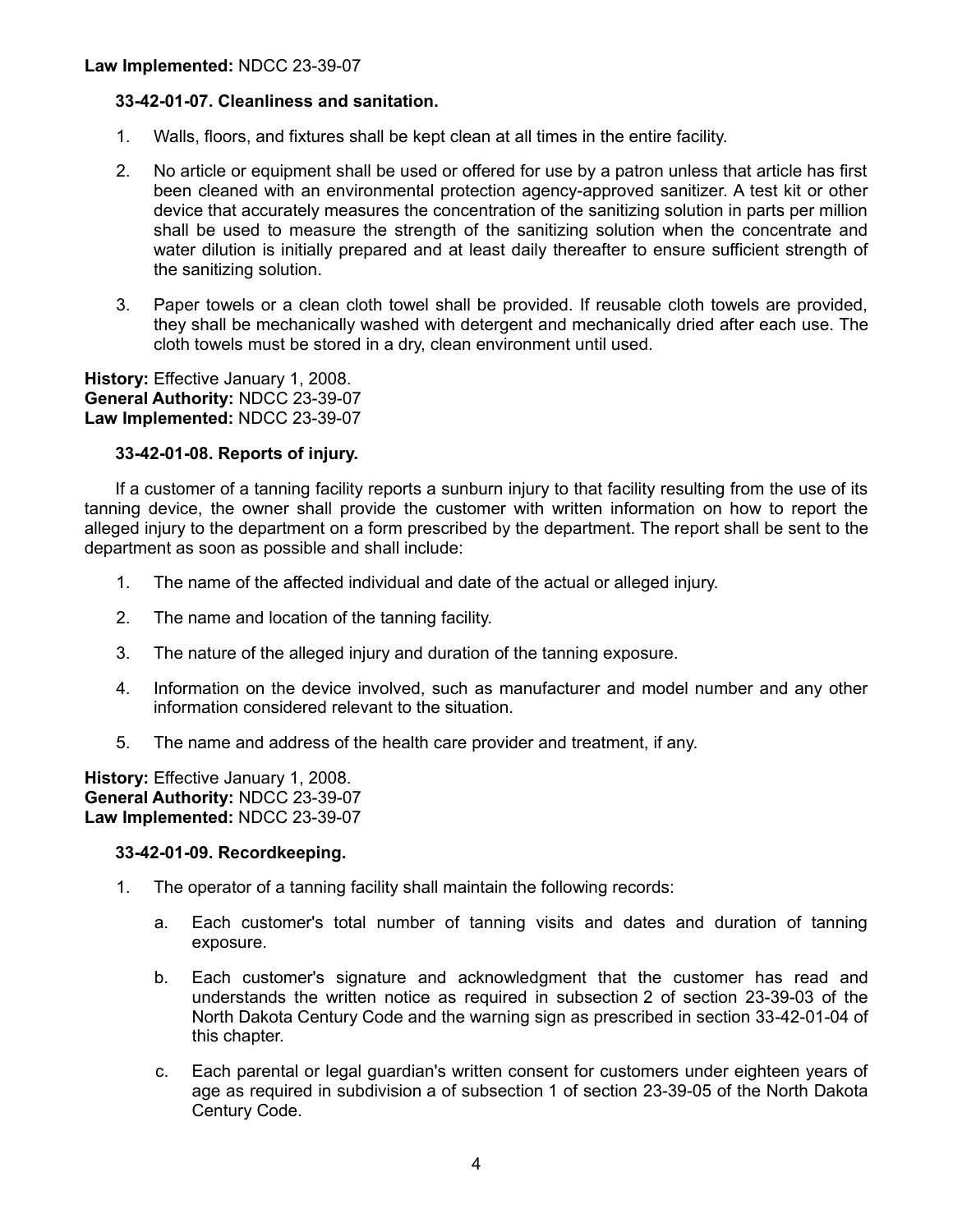All customer records shall be maintained for three years after the last tanning visit.

- 2. The operator shall maintain the following information for each tanning device:
	- a. Manufacturer's equipment or operator's manual and any service-related material.
	- b. Inspections, maintenance, and notifications performed on the tanning device, including the date of service and dates of bulb replacement. Device records shall be maintained for three years.

**History:** Effective January 1, 2008. **General Authority:** NDCC 23-39-07 **Law Implemented:** NDCC 23-39-07

#### **33-42-01-10. Permits - Licenses.**

A person may not operate a tanning facility without a license issued by the department. The department will conduct a preoperational inspection prior to initial licensure or changes in ownership to insure operator compliance and understanding of all laws and regulations. License renewals must be submitted to the department during December every year. An additional amount of fifty percent of the license fee must be imposed upon renewal if the license was not renewed before February first following the expiration date. A reduced license fee in the amount of one-half of the applicable license fee must be charged for a new facility that begins operation after July first of each year. Licenses are not transferable. The annual license fee for a tanning facility containing one to five tanning beds is seventy-five dollars plus ten dollars per bed and one hundred fifty dollars for facilities with more than five beds.

**History:** Effective January 1, 2008; amended effective January 1, 2014. **General Authority:** NDCC 23-39-07 **Law Implemented:** NDCC 23-39-07

#### **33-42-01-11. Denial, suspension, or revocation of license.**

- 1. The department may deny issuance of a license or suspend or revoke a license issued under this chapter if the applicant or licenseholder does not comply with or violates chapter 23-39 of the North Dakota Century Code or any provision of this chapter or if the applicant or licenseholder does any of the following:
	- a. Submits false or misleading information in the application or in reports.
	- b. Fails to construct, operate, or maintain the tanning facility in accordance with the application.
	- c. Operates the tanning facility in a way that causes or creates a nuisance or hazard to the public health or safety.
	- d. Violates any condition upon which the license was issued.
	- e. Fails to allow the department or a duly authorized agent to inspect the facility at a reasonable hour and in a reasonable manner for the purpose of determining compliance with this chapter.
	- f. Fails to pay the license fee.
- 2. Whenever the proprietor of any tanning facility fails to comply with this chapter, the operator must be given notice of the time within which the proprietor must meet the requirements. The notice must be in writing and delivered personally by an inspector of the department or sent by registered mail.